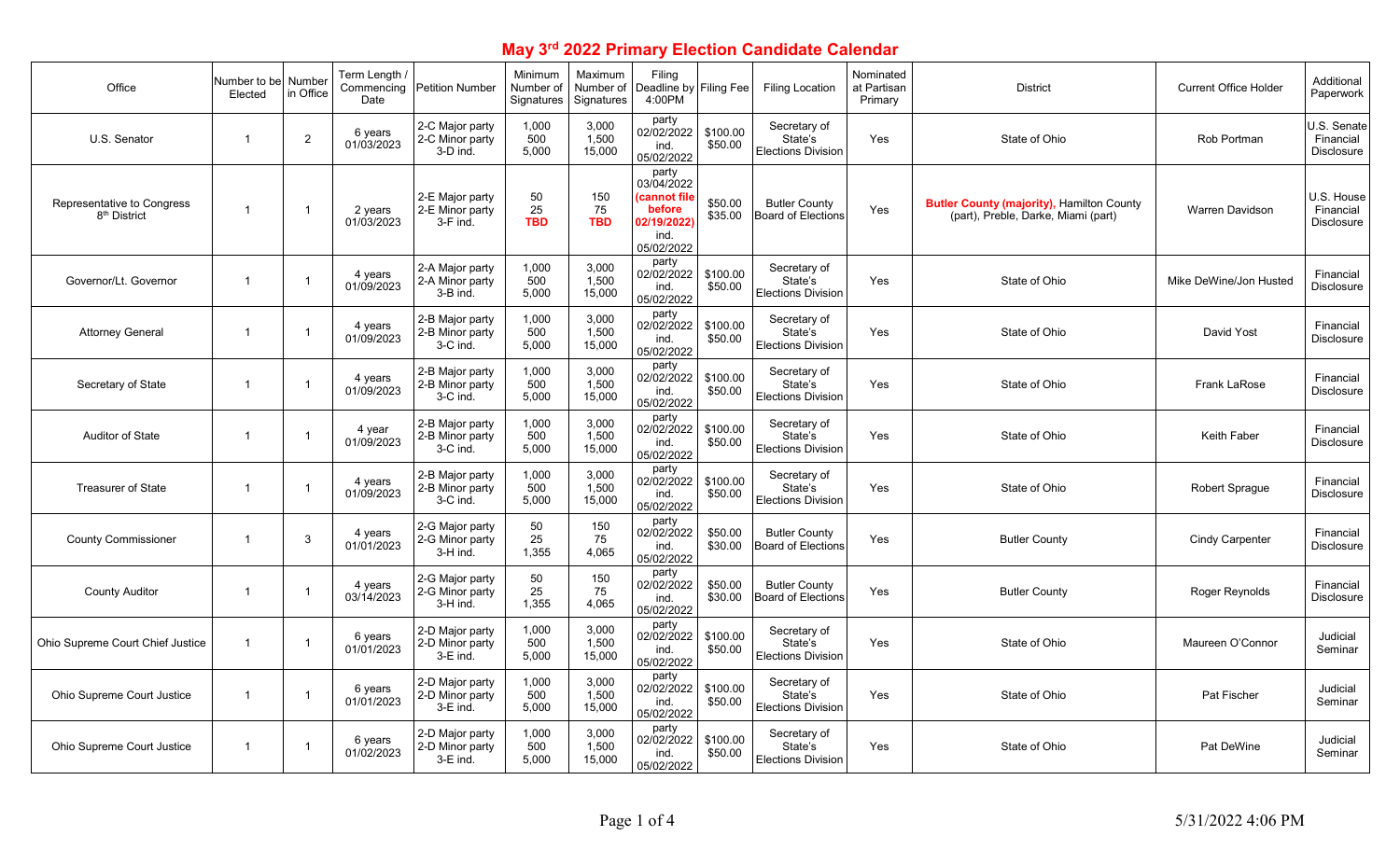| Office                                                 | Number to bel Number<br>Elected | in Office         | Term Length /<br>Date   | Commencing Petition Number                         | Minimum<br>Number of<br>Signatures | Maximum<br>Number of<br>Signatures | Filing<br>Deadline by Filing Fee<br>4:00PM |                    | <b>Filing Location</b>                            | Nominated<br>at Partisan<br>Primary | <b>District</b>                                                                                                  | <b>Current Office Holder</b> | Additional<br>Paperwork |
|--------------------------------------------------------|---------------------------------|-------------------|-------------------------|----------------------------------------------------|------------------------------------|------------------------------------|--------------------------------------------|--------------------|---------------------------------------------------|-------------------------------------|------------------------------------------------------------------------------------------------------------------|------------------------------|-------------------------|
| Court of Appeals<br>12th District                      |                                 |                   | 6 years<br>02/09/2023   | 2-FJ Major party<br>2-FJ Minor party<br>$3-G$ ind. | 50<br>25<br>3,830                  | 150<br>75<br>11.490                | party<br>02/02/2022<br>ind.<br>05/02/2022  | \$50.00<br>\$30.00 | <b>Butler County</b><br><b>Board of Elections</b> | Yes                                 | <b>Butler County (majority)</b><br>Brown, Clermont, Clinton, Fayette, Madison,<br>Preble, Warren Counties        | Robin N. Piper               | Judicial<br>Seminar     |
| Court of Appeals<br>12th District                      |                                 |                   | 6 years<br>02/10/2023   | 2-FJ Major party<br>2-FJ Minor party<br>3-G ind    | 50<br>25<br>3,830                  | 150<br>75<br>11.490                | party<br>02/02/2022<br>ind<br>05/02/2022   | \$50.00<br>\$30.00 | <b>Butler County</b><br><b>Board of Elections</b> | Yes                                 | <b>Butler County (majority)</b><br>Brown, Clermont, Clinton, Fayette, Madison,<br><b>Preble. Warren Counties</b> | <b>Mike Powell</b>           | Judicial<br>Seminar     |
| Court of Common Pleas<br>(General Division)            |                                 |                   | 6 years<br>01/02/2023   | 2-GJ Major party<br>2-GJ Minor party<br>3-H ind.   | 50<br>25<br>1,355                  | 150<br>75<br>4,065                 | party<br>02/02/2022<br>ind.<br>05/02/2022  | \$50.00<br>\$30.00 | <b>Butler County</b><br><b>Board of Elections</b> | Yes                                 | <b>Butler County</b>                                                                                             | <b>Greg Stephens</b>         | Judicial<br>Seminar     |
| Court of Common Pleas<br>(Juvenile Division)           |                                 |                   | 6 years<br>01/03/2023   | 2-GJ Major party<br>2-GJ Minor party<br>3-H ind    | 50<br>25<br>1,355                  | 150<br>75<br>4.065                 | party<br>02/02/2022<br>ind.<br>05/02/2022  | \$50.00<br>\$30.00 | <b>Butler County</b><br><b>Board of Elections</b> | Yes                                 | <b>Butler County</b>                                                                                             | Kathleen D. Romans           | Judicial<br>Seminar     |
| Court of Common Pleas<br>(Domestic Relations Division) |                                 |                   | 6 years<br>01/01/2023   | 2-GJ Major party<br>2-GJ Minor party<br>3-H ind.   | 50<br>25<br>1,355                  | 150<br>75<br>4.065                 | party<br>02/02/2022<br>ind.<br>05/02/2022  | \$50.00<br>\$30.00 | <b>Butler County</b><br><b>Board of Elections</b> | Yes                                 | <b>Butler County</b>                                                                                             | Barbara S. Carter            | Judicial<br>Seminar     |
| Court of Common Pleas<br>(Domestic Relations Division) |                                 |                   | 6 years<br>01/04/2023   | 2-GJ Major party<br>2-GJ Minor party<br>3-H ind.   | 50<br>25<br>1.355                  | 150<br>75<br>4.065                 | party<br>02/02/2022<br>ind.<br>05/02/2022  | \$50.00<br>\$30.00 | <b>Butler County</b><br><b>Board of Elections</b> | Yes                                 | <b>Butler County</b>                                                                                             | <b>Margot Halcomb</b>        | Judicial<br>Seminar     |
| <b>Democratic County Central</b><br>Committee          | per precinct                    | 1 per<br>precinct | 4 vears<br>** See below | $2-M$                                              | N/A                                | N/A                                | 02/02/2022                                 | \$0.00             | <b>Butler County</b><br><b>Board of Elections</b> | Elected at<br>Primary               | <b>Precinct Specific</b>                                                                                         |                              | No                      |
| <b>Republican County Central</b><br>Committee          | per precinct                    | 1 per<br>precinct | 4 years<br>** See below | $2-M$                                              | N/A                                | N/A                                | 02/02/2022                                 | \$0.00             | <b>Butler County</b><br><b>Board of Elections</b> | Elected at<br>Primary               | <b>Precinct Specific</b>                                                                                         |                              | No.                     |

\* Per R.C 3517.04, the commencing date for State and Local Central Committee Members is based on the reorganizational meeting of each party.

The meeting shall be held not earlier than six nor later than fifteen days following the declaration of the results by the board of elections.

\*\* Per R.C. 3517.05, a county central committee shall serve until the sixth day after the date of the declaration of the results by the board of elections of the primary election in that county.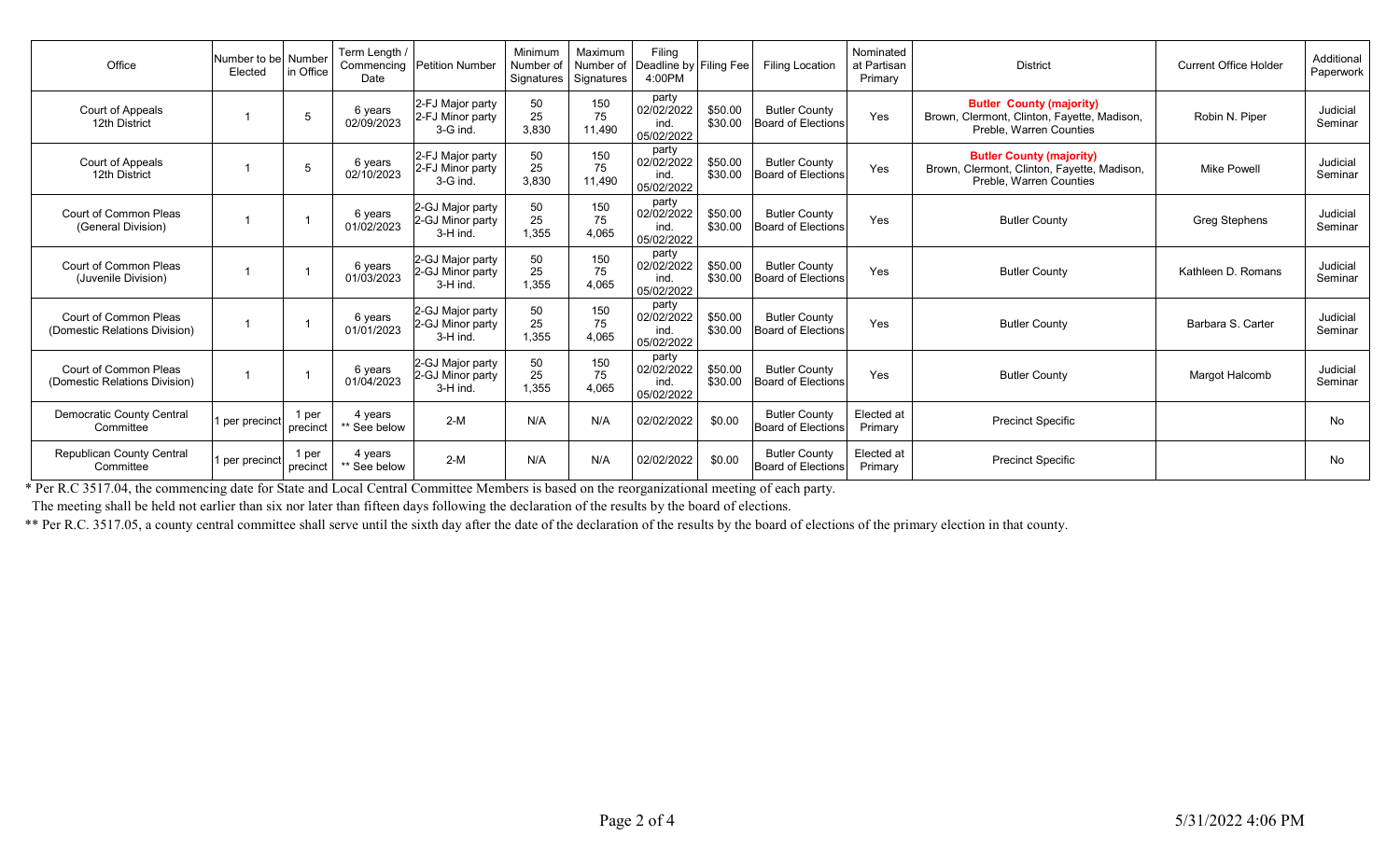## **August 2, 2022 Primary Election Candidate Calendar**

| Office                                                         | Number to Number<br>be Elected in Office |              | Term Lenath /<br>Date  | Commencing Petition Number                       | Minimum<br>Number of<br>Signatures | Maximum<br>Number of<br>Signatures | Filing<br>Deadline by Filing Fee<br>4:00PM |                    | Filing Location                                   | Nominated<br>at Partisan<br>Primary | <b>District</b>                                                                                                                                                                                                                                                                        | <b>Current Office Holder</b> | Additional<br>Paperwork                               |
|----------------------------------------------------------------|------------------------------------------|--------------|------------------------|--------------------------------------------------|------------------------------------|------------------------------------|--------------------------------------------|--------------------|---------------------------------------------------|-------------------------------------|----------------------------------------------------------------------------------------------------------------------------------------------------------------------------------------------------------------------------------------------------------------------------------------|------------------------------|-------------------------------------------------------|
| <b>State Senator</b><br>5th District                           |                                          |              | 4 years<br>01/01/2023  | 2-F Major party<br>2-F Minor party<br>3-G ind.   | 50<br>25<br><b>TBD</b>             | 150<br>75<br><b>TBD</b>            | party<br>02/02/2022<br>ind.<br>08/01/2022  | \$50.00<br>\$35.00 | Montgomery<br>County Board<br>of Elections        | Yes                                 | Montgomery County (majority) (part), Preble,<br>Darke (part) and Miami Counties, City of<br>Trenton, Village of Jacksonburg, Village of<br>Seven Mile, Madison5.40, Milford Township,<br>StClair2.7Ml, Wayne Township                                                                  | Stephen A. Huffman           | General<br>Assembly<br>Financial<br><b>Disclosure</b> |
| <b>State Representative</b><br>40th District                   |                                          |              | 2 years<br>01/01/2023  | 2-F Major party<br>2-F Minor party<br>3-G ind.   | 50<br>25<br><b>TBD</b>             | 150<br>75<br><b>TBD</b>            | party<br>02/02/2022<br>ind.<br>08/01/2022  | \$50.00<br>\$35.00 | Montgomery<br><b>County Board</b><br>of Elections | Yes                                 | Montgomery County (majority) (part), Preble,<br>Darke (part) and Miami Counties, City of<br>Trenton, Village of Jacksonburg, Village of<br>Seven Mile, Madison5.40, Milford Township,<br>StClair2.7MI, Wayne Township                                                                  | <b>Rodney Creech</b>         | General<br>Assembly<br>Financial<br><b>Disclosure</b> |
| <b>State Representative</b><br>45th District                   |                                          |              | 2 years<br>01/01/2023  | 2-F Major party<br>2-F Minor party<br>3-G ind.   | 50<br>25<br><b>TBD</b>             | 150<br>75<br><b>TBD</b>            | party<br>02/02/2022<br>ind.<br>08/01/2022  | \$50.00<br>\$35.00 | <b>Butler County</b><br>Board of<br>Elections     | Yes                                 | Cities of Fairfield and Sharonville (Butler<br>County portion only), FFTWP14,<br>Hanover7.45, Morgan Township, Ross<br>Township (except Ross4.47 & Ross5),<br>West Chester Township                                                                                                    | Jennifer Gross               | General<br>Assembly<br>Financial<br><b>Disclosure</b> |
| <b>State Representative</b><br>46th District                   |                                          |              | 2 years<br>01/01/2023  | 2-F Major party<br>2-F Minor party<br>3-G ind.   | 50<br>25<br><b>TBD</b>             | 150<br>75<br><b>TBD</b>            | party<br>02/02/2022<br>ind.<br>08/01/2022  | \$50.00<br>\$35.00 | <b>Butler County</b><br>Board of<br>Elections     | Yes                                 | Cities of Middletown & Monroe (Butler County<br>portions only), Village of New Miami, Lemon<br>Township, Liberty Township, Madison<br>Township (except Madison5.40), St. Clair<br>Township (except StClair2.7MI, StClair5.N47,<br>StClair5.RLS)                                        | <b>Thomas Hall</b>           | General<br>Assembly<br>Financial<br><b>Disclosure</b> |
| State Representative<br>47th District                          |                                          | -1           | 2 years<br>01/01/2023  | 2-F Major party<br>2-F Minor party<br>$3-G$ ind. | 50<br>25<br><b>TBD</b>             | 150<br>75<br><b>TBD</b>            | party<br>02/02/2022<br>ind.<br>08/01/2022  | \$50.00<br>\$35.00 | <b>Butler County</b><br>Board of<br>Elections     | Yes                                 | Cities of Hamilton & Oxford, Village of<br>College Corner (Butler County portion only),<br>Village of Millville, Fairfield Township (except<br>FFTWP14), Hanover Township (except<br>Hanover7.45), Oxford Township, Reily<br>Township, Ross4.47, Ross5, StClair5.N47 &<br>StClair5.RLS | Sara Carruthers              | General<br>Assembly<br>Financial<br><b>Disclosure</b> |
| Democratic State Central<br>Committee<br>Man<br>4th District   | $\overline{1}$                           | -1           | 4 years<br>* See below | $2-J$                                            | 5                                  | 15                                 | 02/02/2022                                 | \$0.00             | <b>Butler County</b><br>Board of<br>Elections     | Elected<br>at<br>Primary            | Butler County (excluding City of Trenton,<br>Village of Jacksonburg, Village of Seven Mile,<br>Madison Township (part), Milford Township,<br>St. Clair Township (part), and<br>Wavne Township)                                                                                         | Mark Hardig                  | No                                                    |
| Democratic State Central<br>Committee<br>Woman<br>4th District | $\overline{1}$                           | -1           | 4 years<br>* See below | $2-J$                                            | $5\overline{5}$                    | 15                                 | 02/02/2022                                 | \$0.00             | <b>Butler County</b><br>Board of<br>Elections     | Elected<br>at<br>Primary            | Butler County (excluding City of Trenton,<br>Village of Jacksonburg, Village of Seven Mile,<br>Madison Township (part), Milford Township,<br>St. Clair Township (part), and<br>Wavne Township)                                                                                         | Kathy Wyenandt               | No                                                    |
| Democratic State Central<br>Committee<br>Man<br>5th District   | $\overline{1}$                           | $\mathbf{1}$ | 4 years<br>* See below | $2-J$                                            | 5                                  | 15                                 | 02/02/2022                                 | \$0.00             | Montgomery<br><b>County Board</b><br>of Elections | Elected<br>at<br>Primary            | Montgomery County (majority) (part), Preble,<br>Darke (part) and Miami Counties, City of<br>Trenton, Village of Jacksonburg, Village of<br>Seven Mile, Madison5.40, Milford Township,<br>StClair2.7Ml, Wayne Township                                                                  |                              | No                                                    |